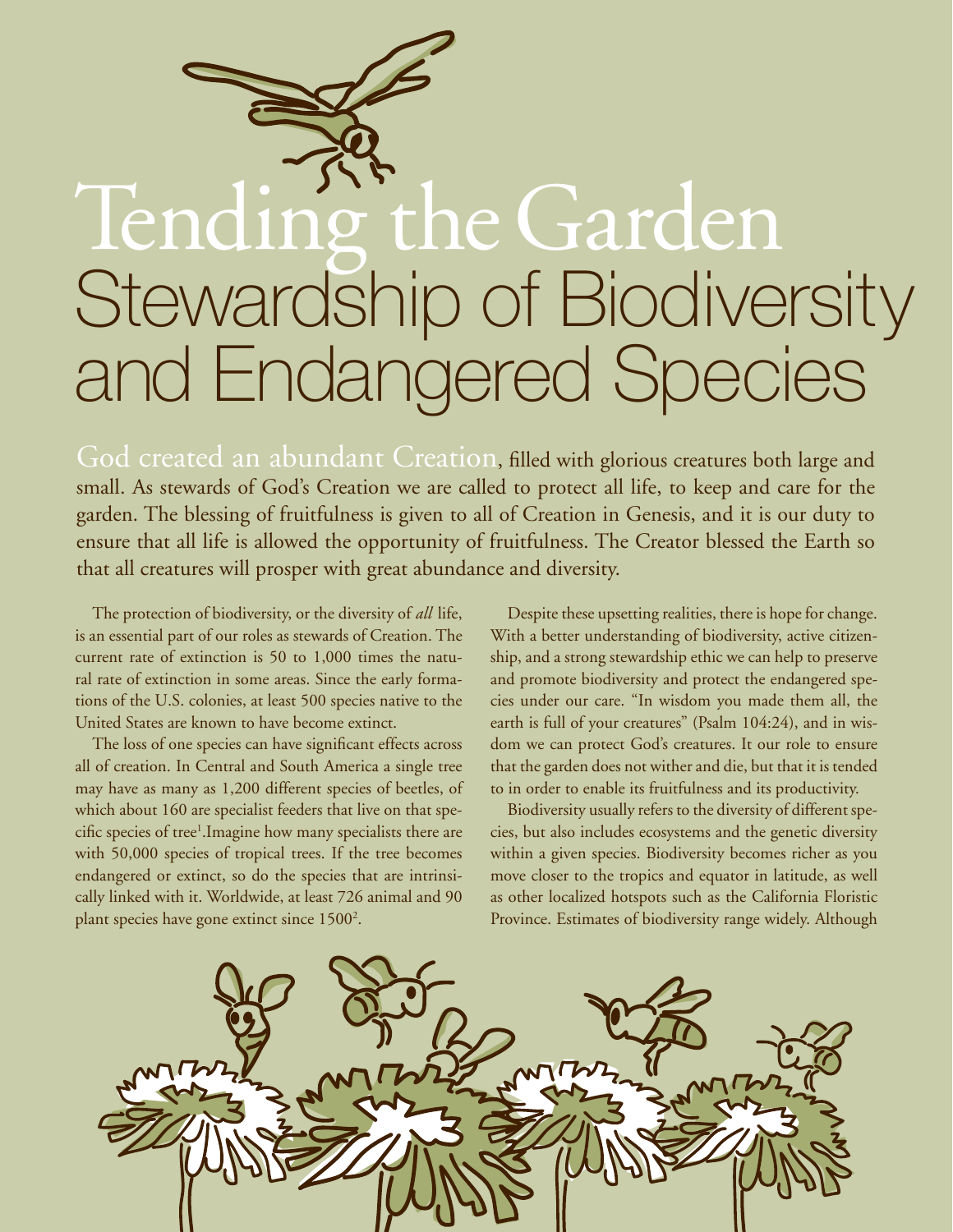### **CHRISTIANITY COMES** Calling to the Hill

In early April 2004 Dr. Joseph Sheldon received a call from a senior staffer of the House Committee on Resources inviting him to testify on April 28 at the hearing on a bill that if enacted it would significantly weaken the Endangered Species Act. The self proclaimed "country boy" from Oregon is a profound writer on Christianity and the environment and at the time was a Professor of Biology and Environmental Science in Pennsylvania. His task was to present a 5-minute oral testimony based on a Biblical perspective of creation care. Dr. Sheldon's testimony was followed by an extensive question period by the Senators on the committee, many of whom were interested in hearing his opinions on creation care. One of the Senators was so intrigued that he followed up with questions via email later that week pertaining to species protection from a Christian perspective. What a tremendous opportunity to speak for God's Creation and influence the care of Creation.

1.75 million species have been described, many more exist. Insects are especially abundant with around 950,000 known species. It is estimated that there exists between 4 and 112 million species<sup>2</sup>. No matter what the number, God's Creation represents an amazing and diverse storehouse of biological wealth.

### Why should the Church CARE ABOUT BIODIVERSITY?

We are called to be stewards of God's good Creation, to work and take care of the garden (Genesis 2:15). After God destroyed the Earth in the great flood humans were brought back into covenant with God. However, it was not only humans who were brought into covenant with God but "every living creature that is with you, the birds, the domestic animals and every animal of the earth with you, as many as came out of the ark" (Genesis 9:10). The story of the flood is part of the larger biblical principle of fruitfulness. Humans are to enjoy the fruit of the Earth, but also have the responsibility to take care of it as well. The Creator blessed the Earth so that all creatures have the opportunity to prosper with great abundance and diversity.

Some of the greatest natural wonders of Old Testament times are now lost because of over consumption. Lebanon was a mountainous land covered with one of the finest forests the world had ever seen. Now Lebanon is deforested and stripped of soil. "The trees of the Lord are watered abundantly, the cedars of Lebanon that he planted. In them the birds build their nests…" (Psalms 104:16- 17). Where are the birds to nest if we remove all the cedars?

Psalm 104 continues by stating that God's creatures are valuable not because of their usefulness to humans, though some are useful, indeed essential, to us. Rather, they are valuable to each other, the cedars are valuable as places for birds to nest and the mountains are valuable as places of refuge. Most importantly,

rocks, trees, birds, and animals are valuable simply because God made them. As God's image bearer we are blessed with a special relationship with God and with creation. In the end, God looked at all that he had made and saw that it was "very good" (Genesis 1:31).

### Celebrate St. Francis!

Holding a Blessing of the Animals service recognizes the ideals of St. Francis of Assisi, who wrote a Canticle of the Creatures, an ode to God's living things. "All praise to you, Oh Lord, for all these brother and sister creatures." Christians everywhere celebrate the feast of St. Francis of Assisi on October 4 by blessing their pets in the spirit of this patron saint of animals and ecology. Visit www.nccecojustice.org/animalblessing.html for more!

### Biodiversity Today & Tomorrow

Today, we are seeing species extinctions at alarming rates, 50 to 1,000 times the normal rate of extinction. Habitat destruction, pollution, overharvesting, invasive species, endangered species trade, and many other factors are to blame for the current extinction problem. Currently conservation biology is examining how to protect the greatest number of species with the limited resources at their disposal. One of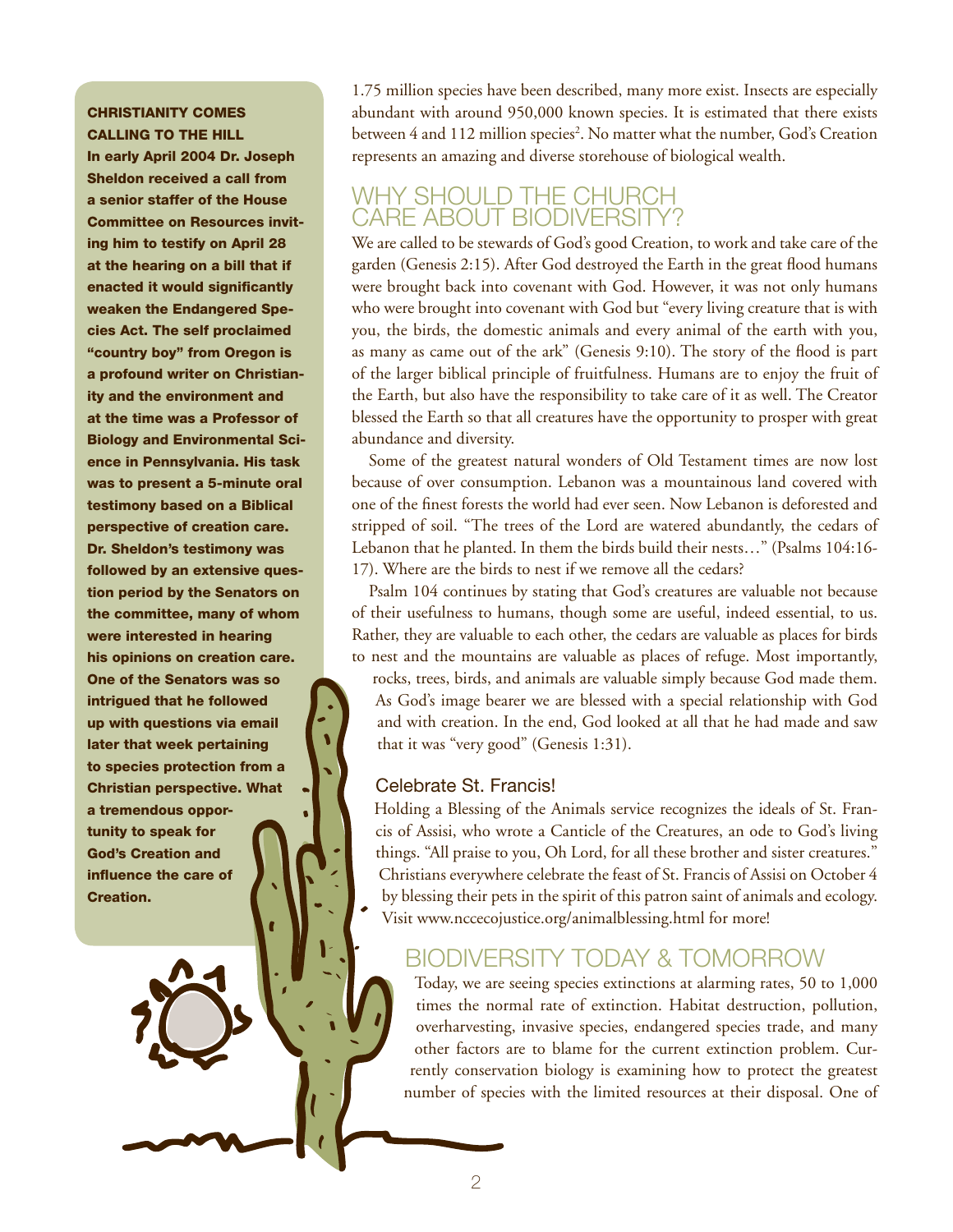the top methods for protecting species is the designation of hot spots, selected because of the greater number of rare or endemic species in an area. There are roughly 25 regions considered to be biodiversity hotspots<sup>3</sup>. Current international protection ranges from Migratory Bird Treaty Act to the Convention on International Trade of Endangered Species, or CITES. CITES regulates or prohibits commercial trade in globally endangered species or their products.

### Benefits of Biodiversity

As Christians our primary concern is that of the intrinsic value of a species as given to them by God. By having greater biodiversity we have accomplished our goal as stewards and we are also privileged to have more of God's creation to admire and from which to learn.

Many see biodiversity as a source of medicine. The indigenous people of Madagascar used the rosy periwinkle in their medicine and in the 1960s scientists extracted two chemicals from that plant that have revolutionized the treatment of childhood leukemia and Hodgkin's disease. Thanks to this treatment there is a 99 percent chance of remission in children with leukemia. In fact, 25 percent of all pharmaceuticals in the U.S. contain ingredients originally derived from native plants, ranging from aspirin and codeine to ipecac.

Biodiversity also has recreational, aesthetic, and scientific value. From fishing and hunting to hiking, biodiversity provides enjoyment and sustenance. About 80 percent of our food supply comes from just 20 kinds of plants. There is vast untapped potential for increasing the range of food products suitable for human consumption.

### What is causing such loss in biodiversity?

While it is almost never the case that just one problem can be attributed

to the loss of a species, one of the greatest sources of loss is the physical alteration of habitats. Habitat destruction and alteration have been responsible for a majority of the known extinctions and are major contributors in current population declines. When the habitat changes through altered land use, species have a more difficult time finding suitable food, water, and shelter.

Habitat fragmentation, the separation of a landscape into various land uses, also contributes to diversity loss. The resulting small unconnected patches left for wildlife limit wildlife's ability to find suitable food, water, and shelter.

Invasive species are the second major cause of biodiversity loss. Invasive species are nonnative plants and animals introduced to an area that cause harm to the native species and biodiversity. Species that are not native can cause significant problems by competing with native species for space and food.

Overharvesting is also a contributor to biodiversity loss. The removal of plants or animals to the point that it is challenging to maintain viable population levels has put a number of species at risk for extinction. At least 70 percent of the world's important fish stocks are over-exploited. The reality of modern fishing is that the industry is dominated by technology that is able to far out-match the

### Shrimp and Sea Turtles

In 1989, the U.S. Congress added a provision that became known as the Sea Turtle Act, motivated by concern over continuing worldwide declines in the populations of all seven species of sea turtles and by scientific studies that implicated shrimp nets in sea turtle mortality.

One of the world's largest consumers of shrimp, the United States, was also one of the first nations to begin widespread use of the turtle excluder device, or TED, which is a grid trapdoor installed inside a trawling net that allows shrimp to pass through and stay in the net but directs other, larger objects or animals out of the net. By the 1980s, TED technology had allowed 97 percent of sea turtles caught in shrimp nets to be released alive and unharmed *without loss of shrimp*, for a cost of around \$220 for each TED.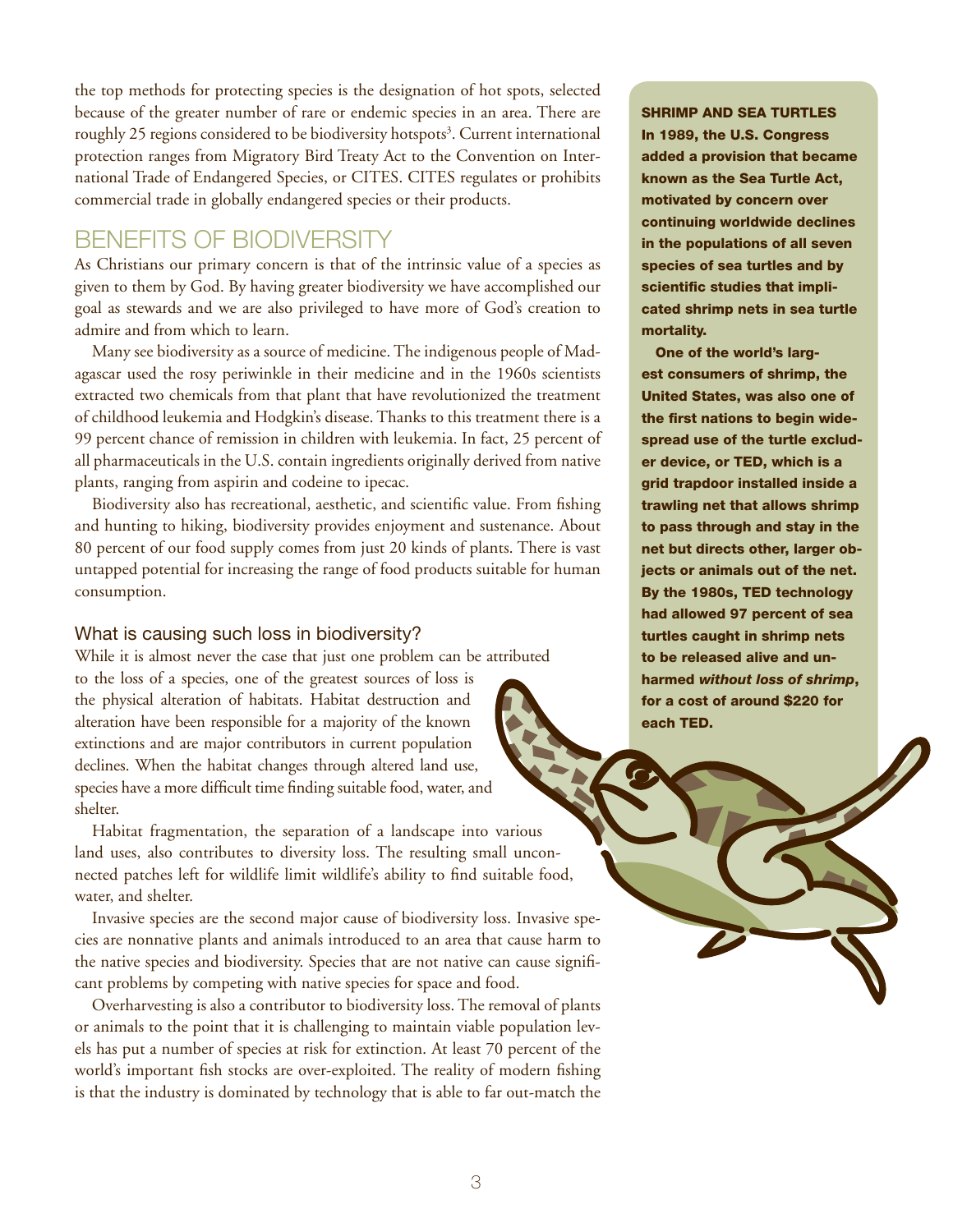## SERMON STARTERS

### Noah and the Flood, God's Endangered Species Act

### **Genesis 9:8-17, or Genesis 6:1 though 9:17 Colossians 1:15-20**

After the great flood God promised that he would never again destroy the Earth. God reestablishes the covenant with humans and all of Creation when God says, "This is the sign of the covenant that I make between me and you and every living creature that is with you, for all future generations" (Genesis 9:12). Humans are to repopulate the Earth, but not at the threat to the other species; rather, the bloodlines must be protected (Genesis 9:1-7). The Noah story teaches sensitivity to other forms of life and the biological and theological forces producing them. What is required is not human prudence but principled responsibility to Creation, and to God. The call to protect species lies in a biblically centered directive to protect species for the sake of God. The story of the flood is part of the larger biblical principle of fruitfulness.

We are to till, or serve, Creation with the same conviction as Joshua and his family served the Lord (Joshua 24:15); we are also called to keep Creation as we would expect God to keep us (Numbers 6:24). To keep, or "shamar" as it is used in the original Hebrew, the garden means we are to maintain all the creatures under our control and keep them in their proper condition. The blessing of fruitfulness is given to all of Creation in Genesis. Humans are called to enjoy the fruit of the Earth, but also have the responsibility to take care of it as well. The Creator blessed the Earth so that all creatures will prosper with great abundance and diversity. Finally, the Sabbath teaches that even the land shall have a year of rest. The Sabbath principle sets behavioral limits on us so that we allow for the restoration and prosperity of all life.

At the end of the Creation story, God looked at all that he had made and saw that it was "very good" (Genesis 1:31). It wasn't until all of God's Creation was complete that it was called "very good." As stewards of Creation we need to understand our role as protectors of Creation. Along with God's covenant with Creation, we have a responsibility to protect species so that the covenant will be fulfilled.

### Noah and the Flood, God's covenant with all of creation:

### **Genesis 9:8-17, or reading the entire flood story, beginning with Genesis 6:1 and ending with Genesis 9:17.**

The flood story is a critical development in our relationship with God and with Creation, as well as God's relationship to Creation. The covenant that God announces is one that not only includes us as God's image bearers, but with all of Creation.

- How can the covenant be extended to our stewardship ethic of care for Creation?
- • Is the covenant with certain species or is it with all species, all of Creation?
- What implications does the covenant have on us today?
- This covenant is an integral part to understand our need to protect species. Humans are called to repopulate the Earth, but not at the threat to the other species; rather, the bloodlines must be protected at the threat of divine reckoning (Genesis 9.1-7) "Keep them alive with you" (Genesis 6.19).
- In what ways are we, and how can we improve on, keeping up with our end of the covenant made with God?
- • How does this covenant change our responsibilities outlook?
- Does the preservation of species seem more important now?
- Does the covenant have the same, more, or less relevance today?
- In light of our covenant with God, how do we understand our relationship with the rest of God's creatures?

While God's covenant is made with all the inhabitants of the ark, ultimately it is us who are the bridge between the covenant and God's creatures. It is this bridge that provides the backing for our stewardship ethic.

The Noah story teaches sensitivity to other forms of life and the biological and theological forces producing them. What is required is not human prudence but principled responsibility to the Earth, to God.

### Group Study and Reflection

Please utilize this study and reflection guide to aid in a discussion around the topic of biodiversity and Creation Care. For more information please visit www.nccecojustice.org/Biodiversity.html.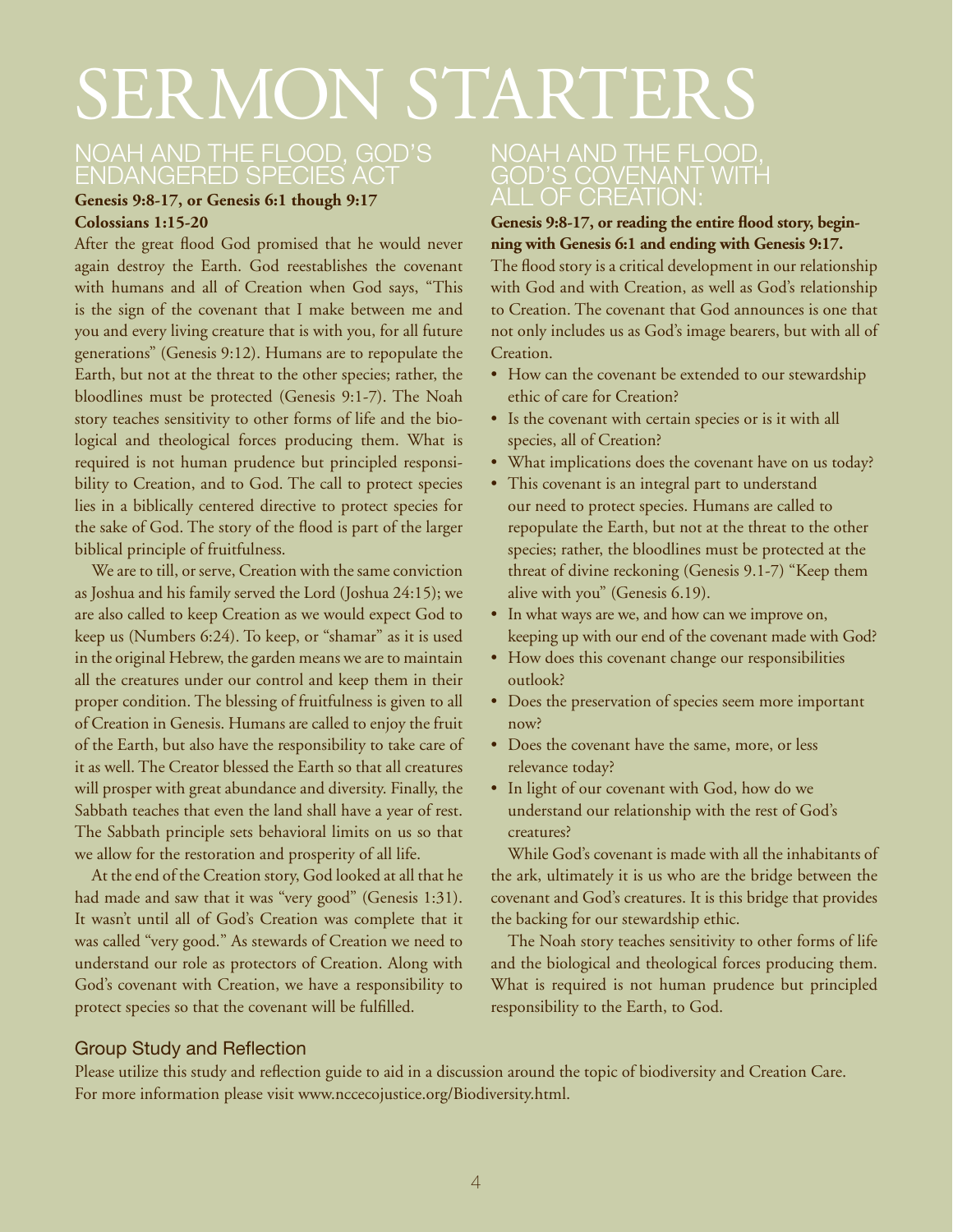## TAKE ACTION! Take Action!

### Personal Personal

- · Create a wildlife friendly backyard by planting native plants and  $\bullet$  Create a wildlife friendly backyard by planting native plants and trees and by attracting birds with feeders. trees and by attracting birds with feeders.
- Reduce the use of pesticides on your lawn and in your garden. • Reduce the use of pesticides on your lawn and in your garden.
- · Get involved with ecological restoration in your community. • Get involved with ecological restoration in your community.
- By organic and sustainably produced food to help reduce the use of • By organic and sustainably produced food to help reduce the use of pesticides.
- Switch to "tree-free billing," instead of wasting paper, pay online. • Switch to "tree-free billing," instead of wasting paper, pay online.
- · Contact your elected officials about biodiversity issues. • Contact your elected officials about biodiversity issues.

### Congregational Congregational

- · Encourage prayers and liturgies which include God's Earth and • Encourage prayers and liturgies which include God's Earth and people struggling to protect biodiversity. people struggling to protect biodiversity.
- through part of your churchyard pointing out different trees, plans, through part of your churchyard pointing out different trees, plans, · Manage your churchyard to benefit wildlife. Plan a nature trail • Manage your churchyard to benefit wildlife. Plan a nature trail and wildlife. and wildlife.
- · Play nature games with youth Sunday school classes and coordinate • Play nature games with youth Sunday school classes and coordinate walks/hikes through local nature trails, preserves, and parks. walks/hikes through local nature trails, preserves, and parks.
- Support local, national, and international conservation charities. • Support local, national, and international conservation charities.
- Celebrate St. Francis Day by hosting a Blessing of the Animals • Celebrate St. Francis Day by hosting a Blessing of the Animals service.

National Council of ChurchesEco-Justice Program National Council of ChurchesEco-Justice Program 110 Maryland Ave NE, Suite 108 110 Maryland Ave NE, Suite 108 Washington, DC 20002 Washington, DC 20002 www.nccecojustice.org www.nccecojustice.org 202-544-2350 202-544-2350



ensure that all life is allowed the opportunity of fruitfulness. The Creator areas. Since the early formations of the U.S. colonies, at least 500 species ensure that all life is allowed the opportunity of fruitfulness. The Creator areas. Since the early formations of the U.S. colonies, at least 500 species called to protect all life, to keep and care for the garden. The blessing of called to protect all life, to keep and care for the garden. The blessing of blessed the Earth so that all creatures will prosper with great abundance is an essential part of our roles as stewards of Creation. The current rate blessed the Earth so that all creatures will prosper with great abundance is an essential part of our roles as stewards of Creation. The current rate of extinction is 50 to 1,000 times the natural rate of extinction in some of extinction is 50 to 1,000 times the natural rate of extinction in some God created an abundant Creation, filled with glorious God created an abundant Creation, filled with glorious ethic we can help to preserve and promote biodiversity and protect the native to the United States are known to have become extinct. Despite native to the United States are known to have become extinct. Despite ethic we can help to preserve and promote biodiversity and protect the and diversity. The protection of biodiversity, or the diversity of all life, these upsetting realities, there is hope for change. With a better underthese upsetting realities, there is hope for change. With a better underfruitfulness is given to all of Creation in Genesis, and it is our duty to fruitfulness is given to all of Creation in Genesis, and it is our duty to and diversity. The protection of biodiversity, or the diversity of all life, creatures both large and small. As stewards of God's Creation we are creatures both large and small. As stewards of God's Creation we are standing of biodiversity, active citizenship, and a strong stewardship standing of biodiversity, active citizenship, and a strong stewardship endangered species under our care. endangered species under our care.

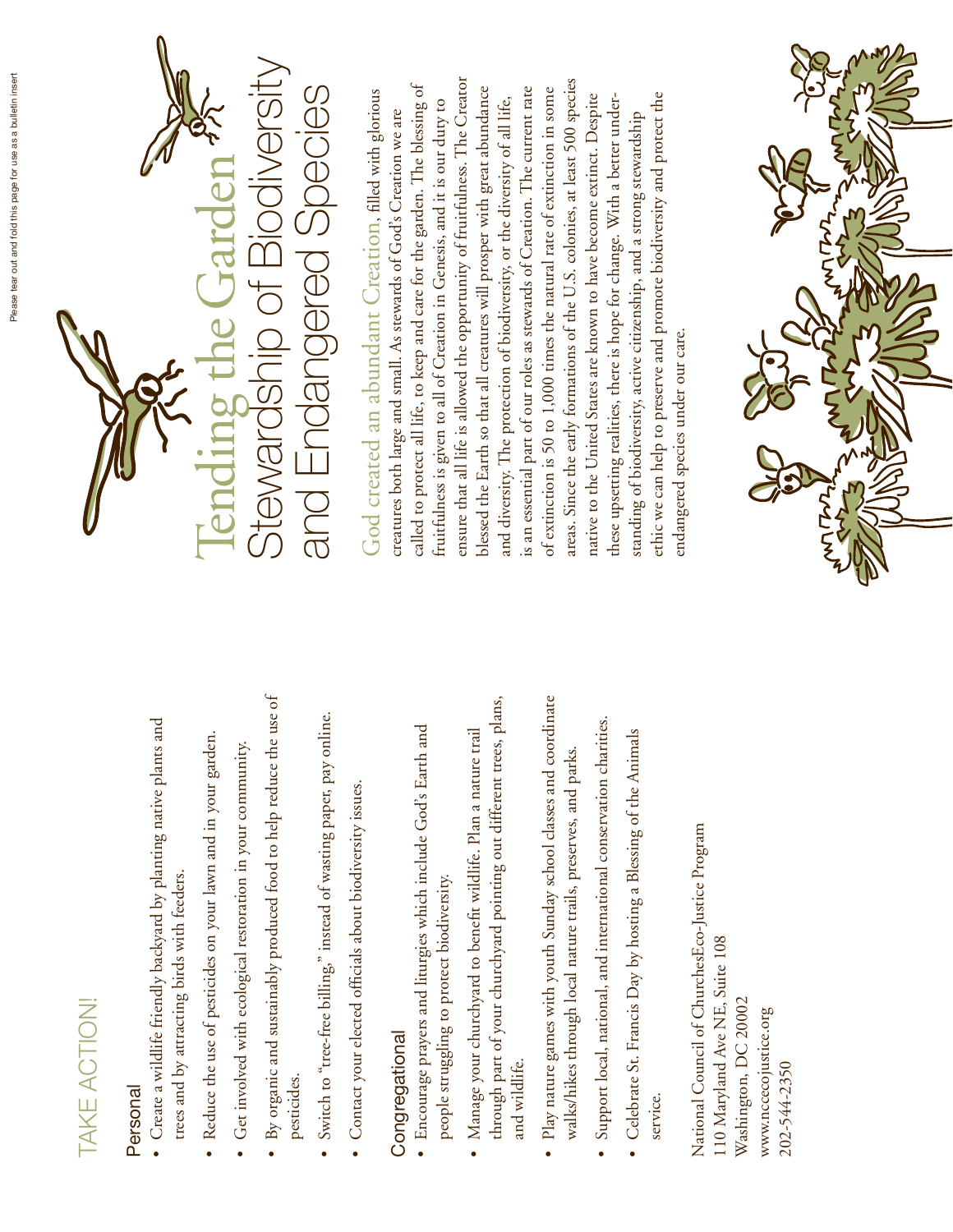## Call to Worship **CALL TO WORSHIP**

yours; yours is the kingdom, O Lord, and you are exalted as head above all. glory be over all the Earth; for all that is in the heavens and on the Earth is is full of your creatures. Be exalted, O God, above the heavens, and let your How many are your works, O Lord! In wisdom you made them all; the earth adapted from Ps. 104, 108, and 1 Chronicles 29 yours; yours is the kingdom, O *adapted from Ps. 104, 108, and 1 Chronicles 29* glory be over all the Earth; is full of your creatures. Be exalted, O God, above the heavens, and let your How many are your works, O Lord! In wisdom you made them all; the earth for all that is in the heavens and on the Earth is Lord, and you are exalted as head above all.

# PRAYER OF CONFESSION RAYER OF CONFESSION

our Lord. Amen. with each other. For this we grieve and are sorry. God, grant us forgiveness our abuse of your Creation is also an abuse of our relationships with you and by wealth, power and personal pursuits. We have continually failed to see that the disruption of creations beauty and integrity. We have become distracted of our actions and inactions. We continue to act in ways that contribute to neglected our responsibilities and your Creation is suffering the consequences balance and wellbeing of the whole Earth community; Through Jesus Christ Fill us with an irresistible love for you and all of Creation, and a desire for the with each other. For this we grieve and are sorry. God, grant us forgiveness. LORD, you called us to till and to keep, to serve and to protect, yet we have our Lord. balance and wellbeing of the whole Earth community; Through Jesus Christ Fill us with an irresistible love for you and all of Creation, and a desire for the our abuse of your Creation is also an abuse of our relationships with you and by wealth, power and personal pursuits. We have continually failed to see that the disruption of creations beauty and integrity. We have become distracted of our actions and inactions. We continue to act in ways that contribute to neglected our responsibilities and your Creation is suffering the consequences LORD, you called us to till and to keep, to serve and to protect, yet we have

## PRAYER OF THANKS Prayer of Thanks

forest sing for joy before the LORD. fills it; let the field exult, and everything in it. Then shall all the trees of the forest sing for joy before the LORD. fills it; let the field exult, and everything in it. Then shall all the trees of the Let the heavens be glad, and let the earth rejoice; let the sea roar, and all that Let the heavens be glad, and let the earth rejoice; let the sea roar, and all that

# The Earth is the LORD'S and all that is in it. **The Earth is the LORD'S and all that is in it.**

ing things both small and great. Yonder is the sea, great and wide, creeping things innumerable are there, liv-Yonder is the sea, great and wide, creeping things innumerable are there, liv ing things both small and great.

# The Earth is the LORD'S and all that is in it **The Earth is the LORD'S and all that is in it.**

planted. In them the birds build their nests; the stork has its home in the fir trees. (Psalm  $104:16-17$ ) The trees of the Lord are watered abundantly, the cedars of Lebanon that he The trees of the Lord are watered abundantly, the cedars of Lebanon that he trees. (Psalm  $104:16-17$ ) planted. In them the birds build their nests; the stork has its home in the fir

# **The Earth is the LORD'S and all that is in it.** The Earth is the LORD'S and all that is in it.

drink to every wild animal. drink to every wild animal. You make springs gush forth in the valleys; they flow between the hills, giving You make springs gush forth in the valleys; they flow between the hills, giving

# **The Earth is the LORD'S and all that is in it.**  The Earth is the LORD'S and all that is in it

for setting. You have made the moon to mark the seasons; the sun knows its time You have made the moon to mark the seasons; the sun knows its time

is the kingdom, O Lord, and you are exalted as head above all as long as I live; for all that is in the heavens and on the earth is yours; yours all; the earth is full of your creatures. (Psalm  $104:24$ ) I will sing to the Lord O LORD, how manifold are your works! In wisdom you have made them **is the kingdom, O Lord, and you are exalted as head above all. as long as I live; for all that is in the heavens and on the earth is yours; yours all; the earth is full of your creatures. O LORD, how manifold are your works! In wisdom you have made them**  (Psalm 104:24) **I will sing to the Lord** 

Give praise to the LORD Give praise to the LORD

### **Amen.**

adapted from Ps. 24, 96, 104, and 1 Chronicles 29 *adapted from Ps. 24, 96, 104, and 1 Chronicles 29*

### $\overline{\mathbb{U}}$ en<br>EDI ction

with love and mercy. And may Christ's peace be with you. beauty and gift of God's creation, and may we be filled with gratitude and act beauty and gift of God's creation, and may we be filled with gratitude and act May the Spirit of God stay close beside us, may we open our eyes to the May the Spirit of God stay close beside us, may we open our eyes to the **Amen**.

## Biodiversity-Related Hymns Biodiversity-Related Hymns

"Joyful, Joyful We Adore Thee" "Great is Thy Faithfulness" "Immortal, invisible, God only wise" "This is My Fathers World" "How Great Thou Art" "All Things Bright and Beautiful" "I lift My Eyes to the Quite Hills" "I lift My Eyes to the Quite Hills" "Joyful, Joyful We Adore Thee" "Morning Has Broken" "Morning Has Broken" "Great is Thy Faithfulness" "Immortal, invisible, God only wise" "For the Beauty of the Earth" "This is My Fathers World" "How Great Thou Art" "All Things Bright and Beautiful"  $^{\circ}$ All Creatures of our God and King $^{\circ}$ "For the Beauty of the Earth" "All Creatures of our God and King"

> "God of Wonders" "Ny Jesus, My Savior" "Shout to the Lord" "O That I Had a Thousand Voices" "God Created Heaven and Earth" "How Marvelous God's Greatness" " worned athe Sparrow" "From All That Dwell Below the Skies" "Let All Things Now Living" "God of Wonders" "My Jesus, My Savior"  $_{\rm c}$ Shout to the Lord" "O That I Had a Thousand Voices" "God Created Heaven and Earth" "How Marvelous God's Greatness" "God of the Sparrow" "From All That Dwell Below the Skies" "Let All Things Now Living"

"Praise the Lord: Ye Heavens, Adore Him" "Praise the Lord: Ye Heavens, Adore Him'

"As the Deer Panteth for the Water"

As the Deer Panteth for the Water"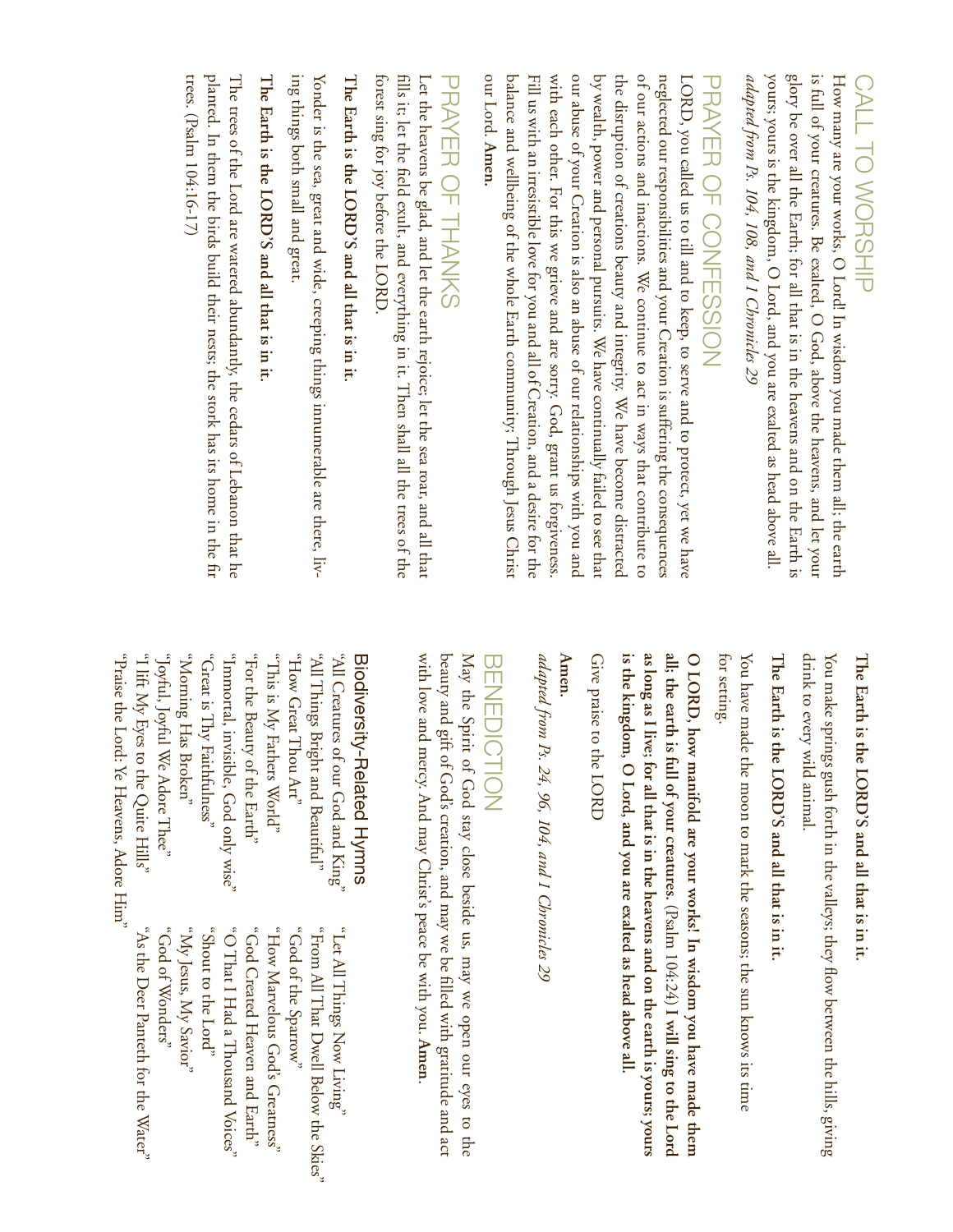ability of fish to reproduce. Since 1950, harvest of the oceans increased from just 20 million metric tons to 139 million metric tons in 20012 .

Pollution is another source of biodiversity loss because of the injury it can cause to plants and wildlife. Sources of pollution are extremely varied, but two common contaminants, nitrogen and phosphates, can cause significant changes in the soil and water, and the biodiversity that they support.

Global climate change, brought on by greenhouse gas emissions, is also having an impact on many species. Climate change is impacting habitat areas many species depend on to simply survive.

### Youth Activity

**Activity 1:** Overharvesting, the "Tragedy of the Commons" **Materials:** Bowls (small boxes, Petri dishes) Small candies (can also substitute marbles, pennies, etc.)

Spoons (one for each person, or each group) Cloth to cover bowl/box

### Opening Bible Verse: Deuteronomy 22:6-7

What is this passage saying about overharvesting? What would happen to future generations if we took both mother and young? It seems okay if just I were to take the mother, but what if each person started doing that thinking it was ok that "it's just me doing it"?

#### Procedures & Guiding Questions

Split up into groups of 4 or 5, if possible. Place 20 candies in a separate bowl (groups of 3 should have 15 candies). Cover the bowl so that they don't know how many candies are in it. Instruct the youth to use their spoon to "fish" for candies, without looking inside, one after another. Each youth must take at least 2 "fish" (candies) to feed their families, but can take as many as they would like. After each round of "fishing," count the number of "fish" left, and for every two put one more in (each pair of fish has one offspring). For example, if after one round eight are left, put four in to create a total of 12 (round down for

odd numbers). Continue this method until there is not enough fish for the youth to feed their families (1 or fewer candies). A group of 4 will last 4 full rounds at best; larger groups will have fewer rounds.

Did some groups last longer than others? Why? Did some individuals take more then they needed for their families? What happens to the people who took just enough for their families or those who didn't get enough in the last round? Is that fair? Is it fair to take more than we need? How did your actions affect everyone else? What happens to the fish population?

### Horseshoe Crabs and Shorebirds

Over-harvesting of horseshoe crab has lead to a dramatic decline in Red Knot populations; a small robin sized shorebird. Up until recent years the Delaware Bay area has been a critical stop over site for hundreds of thousands of Red Knots and other shorebirds during their demanding 10,000 mile migration to its breeding destination in the high Arctic. But these days, the beach is almost bare. Thousands of birds used to stop on Delaware, Maryland, and New Jersey beaches to feed. Consuming up to 18,000 eggs a day, birds doubled in size within two weeks. Over the past two decades, however, the number of crabs has plummeted as they became attractive to commercial trawlers, who sell them as bait. The decrease in spawning crabs, in turn, has contributed to the collapse of bird populations.